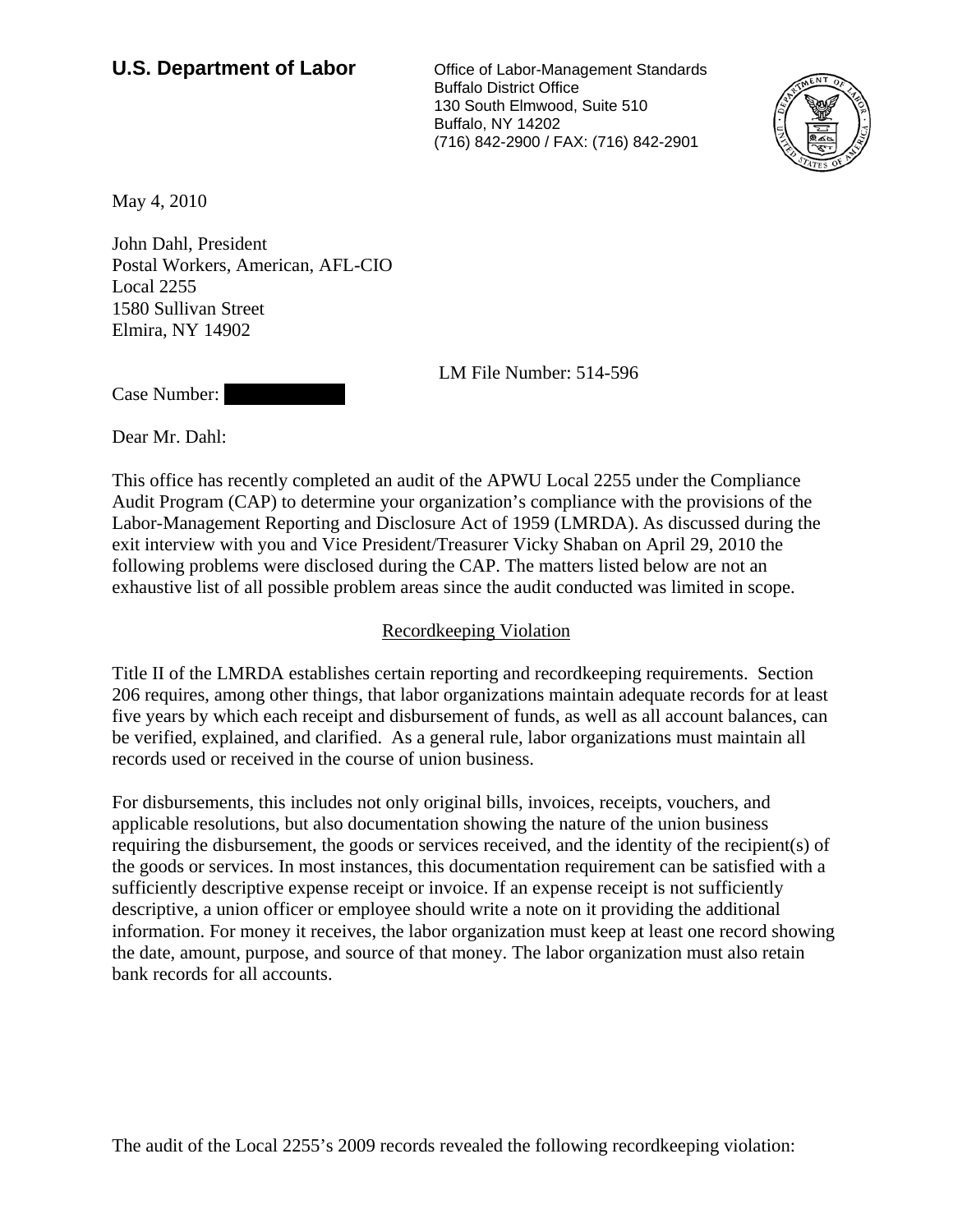Mr. John Dahl May 4, 2010 Page 2 of 3

## General Expenses

Local 2255 did not have adequate documentation relative to check # |||||||||| in the amount of \$1,632 made payable to Chemung Canal Trust Company (CCTC), the local's credit card issuer. Credit card statements reveal no credit card charge(s) or payments for \$1,632. Bank statements verify the check was negotiated for \$1,632 on July 27, 2009. The check was written to pay the New York State Insurance Fund.

Based on your assurance that Local 2255 will retain adequate documentation in the future, OLMS will take no further enforcement action at this time regarding the above violations.

## Reporting Violation

The audit disclosed a violation of LMRDA Section 201(b), which requires labor organizations to file annual financial reports accurately disclosing their financial condition and operations. The Labor Organization Annual Report (Form LM-3) filed by Local 2255 for fiscal year ending December 31, 2009, was deficient in that:

Local 2255 did not include some reimbursements to officers totaling at least \$1,855 in the amounts reported Item 24 (All Officers and Disbursements to Officers). It appears the union erroneously reported these payments in Item 48 (Office and Administrative Expense) or Item 54 (Other Disbursements).

The union must report most direct disbursements to Local 2255 officers and some indirect disbursements made on behalf of its officers in Item 24. A "direct disbursement" to an officer is a payment made to an officer in the form of cash, property, goods, services, or other things of value. See the instructions for Item 24 for a discussion of certain direct disbursements to officers that do not have to be reported in Item 24. An "indirect disbursement" to an officer is a payment to another party (including a credit card company) for cash, property, goods, services, or other things of value received by or on behalf of an officer. However, indirect disbursements for temporary lodging (such as a union check issued to a hotel) or for transportation by a public carrier (such as an airline) for an officer traveling on union business should be reported in Item 48 (Office and Administrative Expense).

I am not requiring that Local 2255 file an amended LM report for 2009 to correct the deficient items, but Local 2255 has agreed to properly report the deficient items on all future reports it files with OLMS.